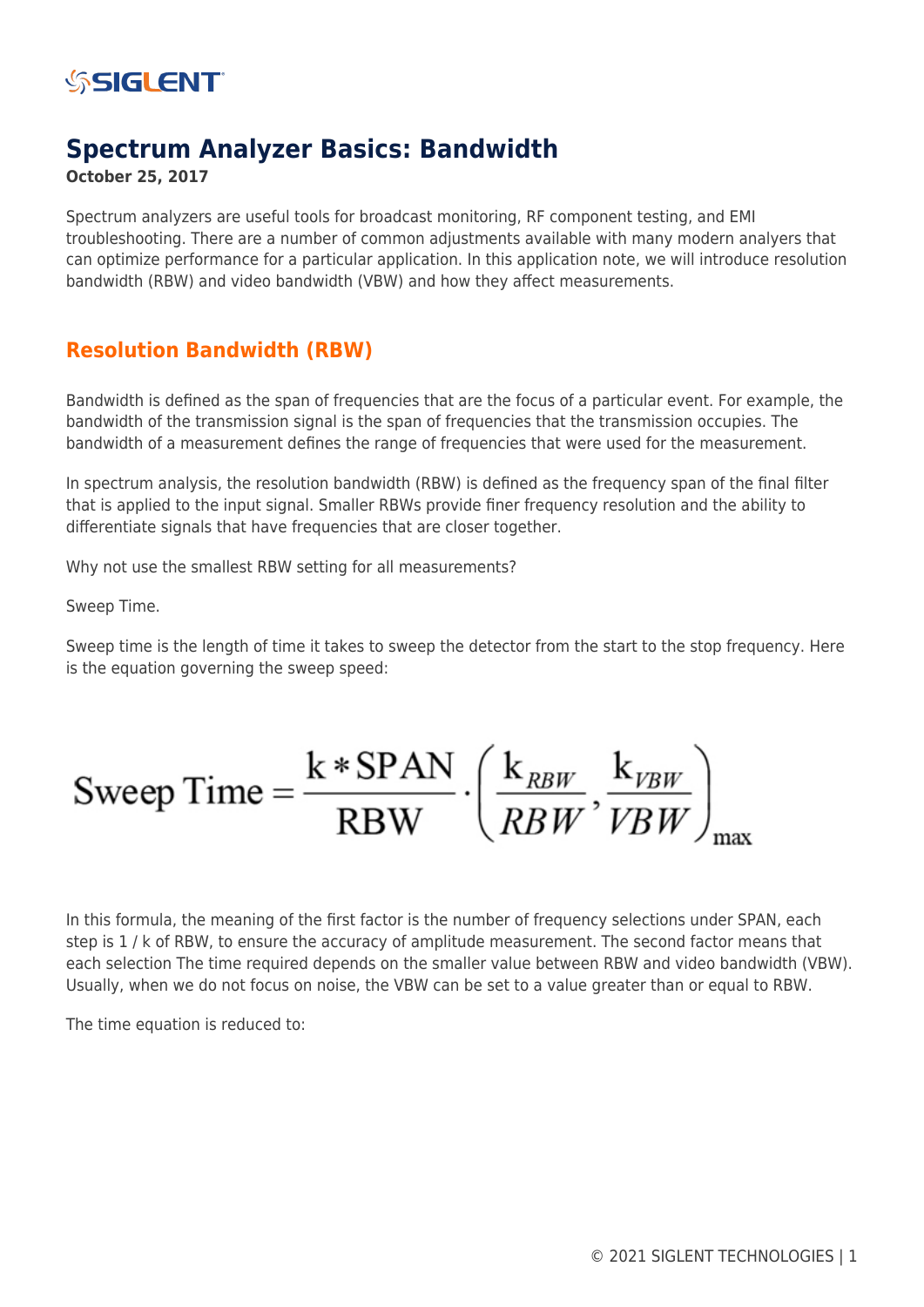

# Sweep Time  $=$   $\frac{k_{\text{total}} * \text{SPAN}}{\text{RBW}^2}$

That is to say, the scanning time is proportional to SPAN and is inversely proportional to the square of RBW. This means that if the RBW is reduced by 100 times the scanning time will be increased by 10000 times in the same SPAN

Smaller RBWs also lower the noise floor, but they extended the sweep time for a given span of frequencies. Select a spectrum analyzer that has a large number of RBW settings, especially on the lower frequency end. You may not use 10 Hz RBW often, but it is very useful when you do. Adjustment is easy. Simply adjust the RBW to provide the proper balance between speed and resolution for your application.

Figure 1 is the measurement of two signals separated by 20 kHz. The traces were collected using RBWs of 30 kHz (Blue), 10 kHz (Yellow), and 3 kHz (Pink). Observe that while the frequency of these two similar signal measurement power is completely unchanged, the signal separation is only clear when the RBW is less than the frequency difference between the signals.



Figure 1: Spectrum analyzer display showing two signals at three different resolution bandwidth (RBW) settings.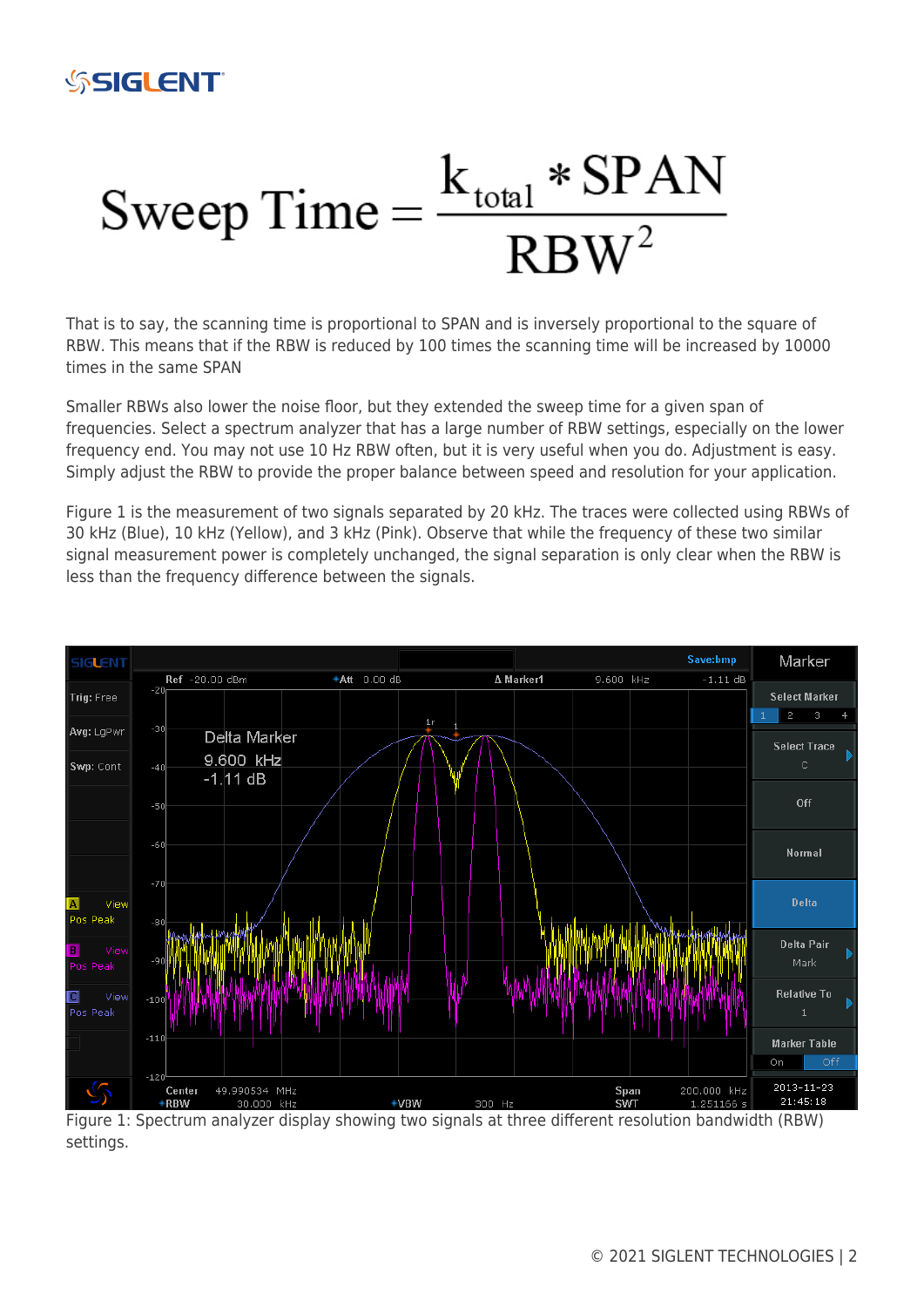

## **Shape and Shape Factor**

The shape and shape factor of the RBW filter can also be an important selection. Many analyzers have an RBW filter that has a Gaussian shape and a shape factor determined at the 3 dB point. The RBW value is the bandpass frequency of the filter 3 dB below the peak response of the filter. Recall that 3 dB is equal to 50% of the maximum. This is also referred to as the filter's Full-Width-Half-Max (FWHM) value. The 3 dB Gaussian filter is acceptable for many measurements, but for Electromagnetic Compliance (EMC) related measurements, a filter defined at 6 dB may be required.

The shape factor of a filter is the ratio of the response at two attenuation values. Typically, the highest attenuation is measured at 60 dB down. The lower attenuation value is either 3 or 6 dB down. It is a measure of the sharpness of the filter response. If the ratio is large, the filter is not very "sharp". This indicates that the filter spreads out over a large frequency range. If the ratio is small, this indicates a skinnier filter shape and sharper roll-off. This aids in rejecting more out-of-band signals because they don't "bleed" over. Figure 2 shows how the shape factors for both the 3 dB and 6 dB points are calculated for a given filter. For spectrum analyzers, the 3 and 6 dB shape factors are similar, but the 6 dB filter has a steeper curve and has higher out-of-band rejection.

Shape Factor @ 3/60dB =  $(F_6 - F_1)/(F_4 - F_3)$ 

Shape Factor @  $6/60dB = (F_6 - F_1)/(F_5 - F_2)$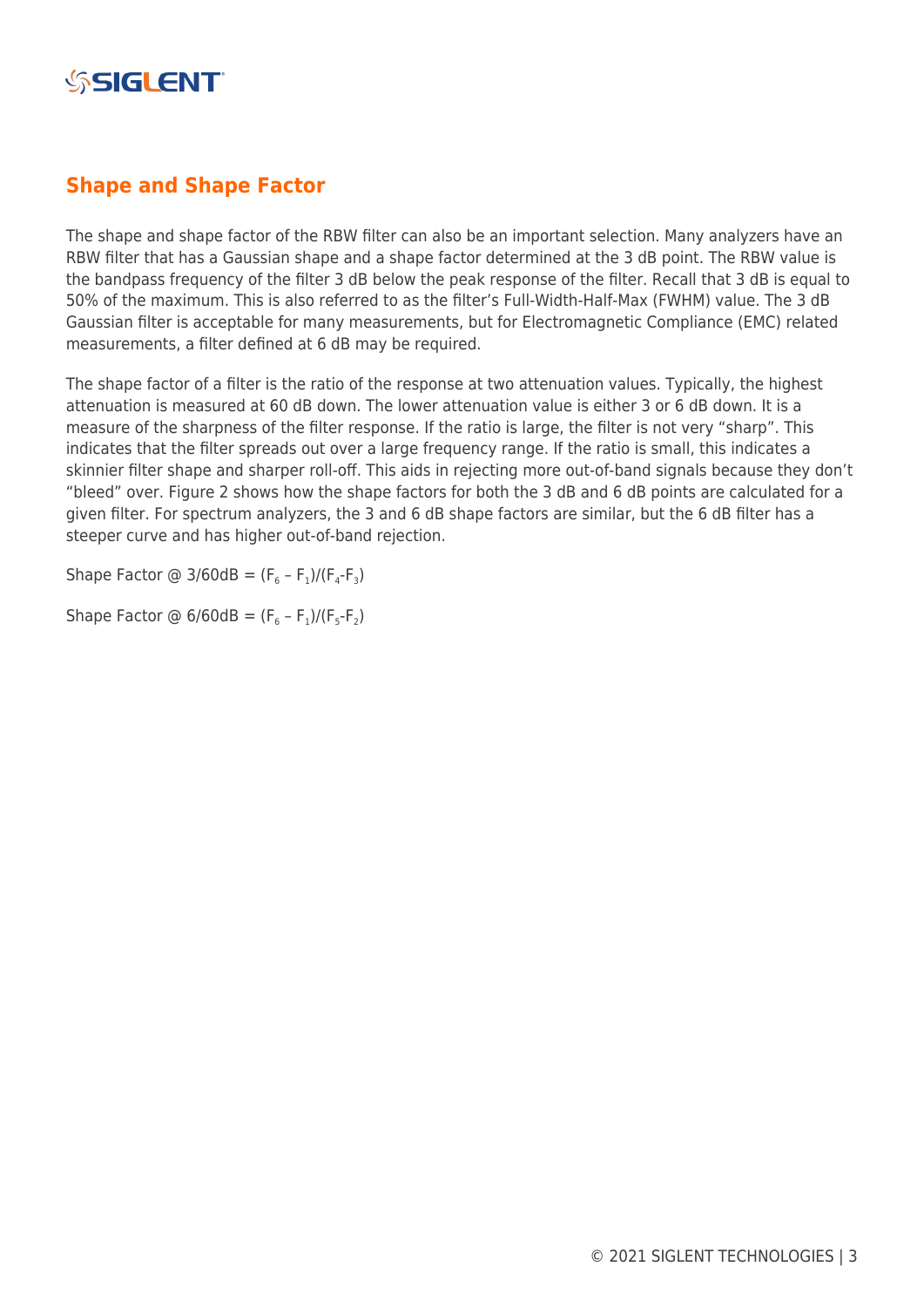# **SSIGLENT**



Figure 2: Gaussian filter showing 3, 6, and 60 dB points and center Frequency (Fc).

## **Phase Noise**

Another factor that affects the frequency resolution of an analyzer is the phase noise. This is observed as a widening and increase in the noise amplitude near the center frequency of the signal (figure 3). It is caused by the random thermal fluctuations of the oscillator used as a timing reference in the spectrum analyzer circuitry. These fluctuations cause the phase of the output clock signal to vary with time, very similar to jitter in a time-based system. This widening can cover up any small signals that may be near the frequency of interest. For meaningful measurements, select an instrument with lower phase noise than the signal source you are measuring.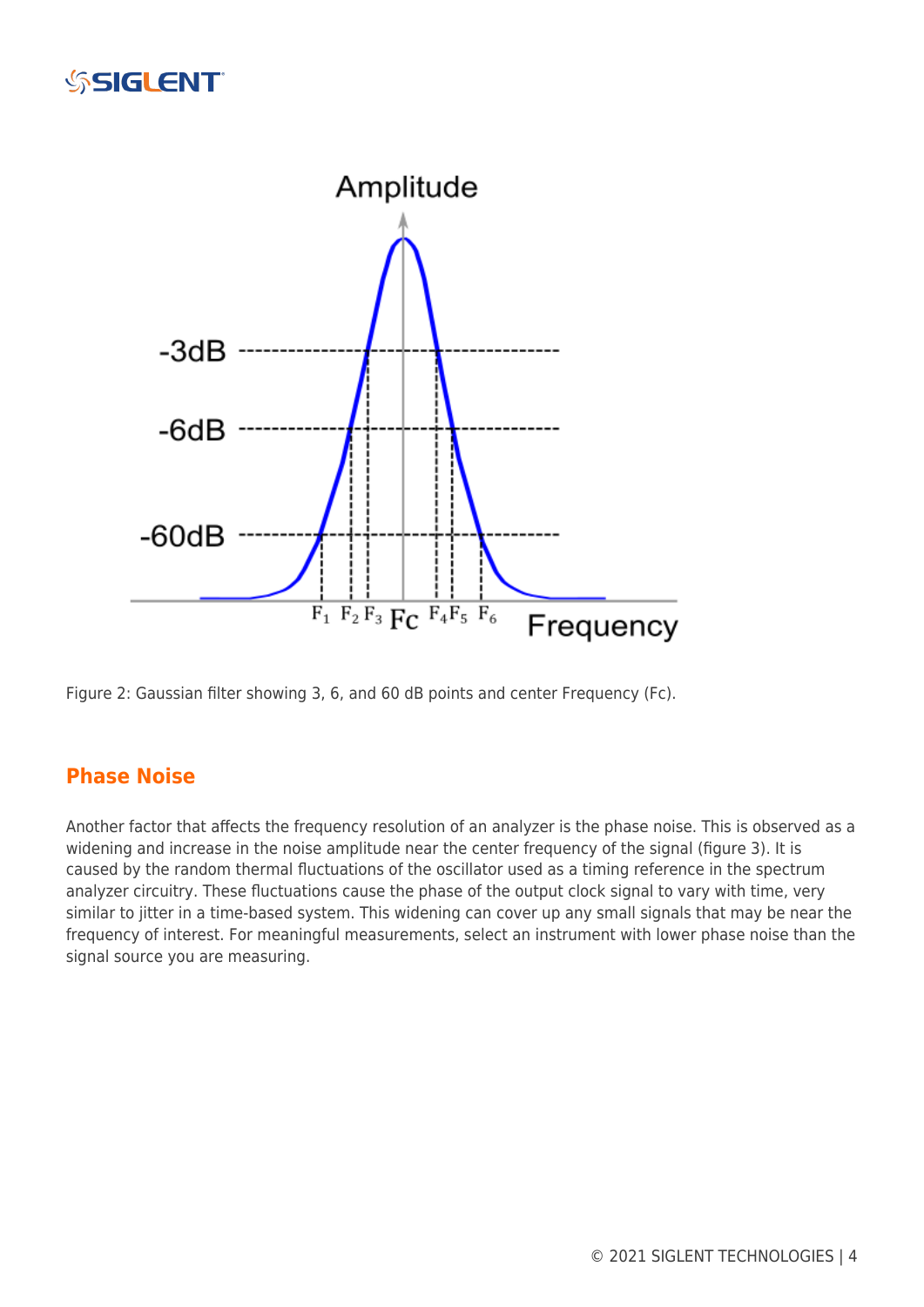# **SSIGLENT**



Figure 3: Spectrum analyzer display showing phase noise effects of an input signal

## **Video Bandwidth (VBW)**

Another factor that affects the displayed trace quality of a spectrum analyzer is the video bandwidth (VBW). Video filtering is a time-domain low-pass filter, mathematically equivalent to the mean or average. The main effect of the VBW filter is to smooth the trace and decrease noise.

Strictly speaking, the VBW does not change the measurement results. It will not affect the "frequency selection, peak detection" of the measurement process. The VBW filter is applied after the data has been collected, but before the screen displays the trace. As can be seen from figure 4 below, when the VBW is large, noise makes small-signal observation difficult. If we reduce the VBW, the small signal becomes much more clear.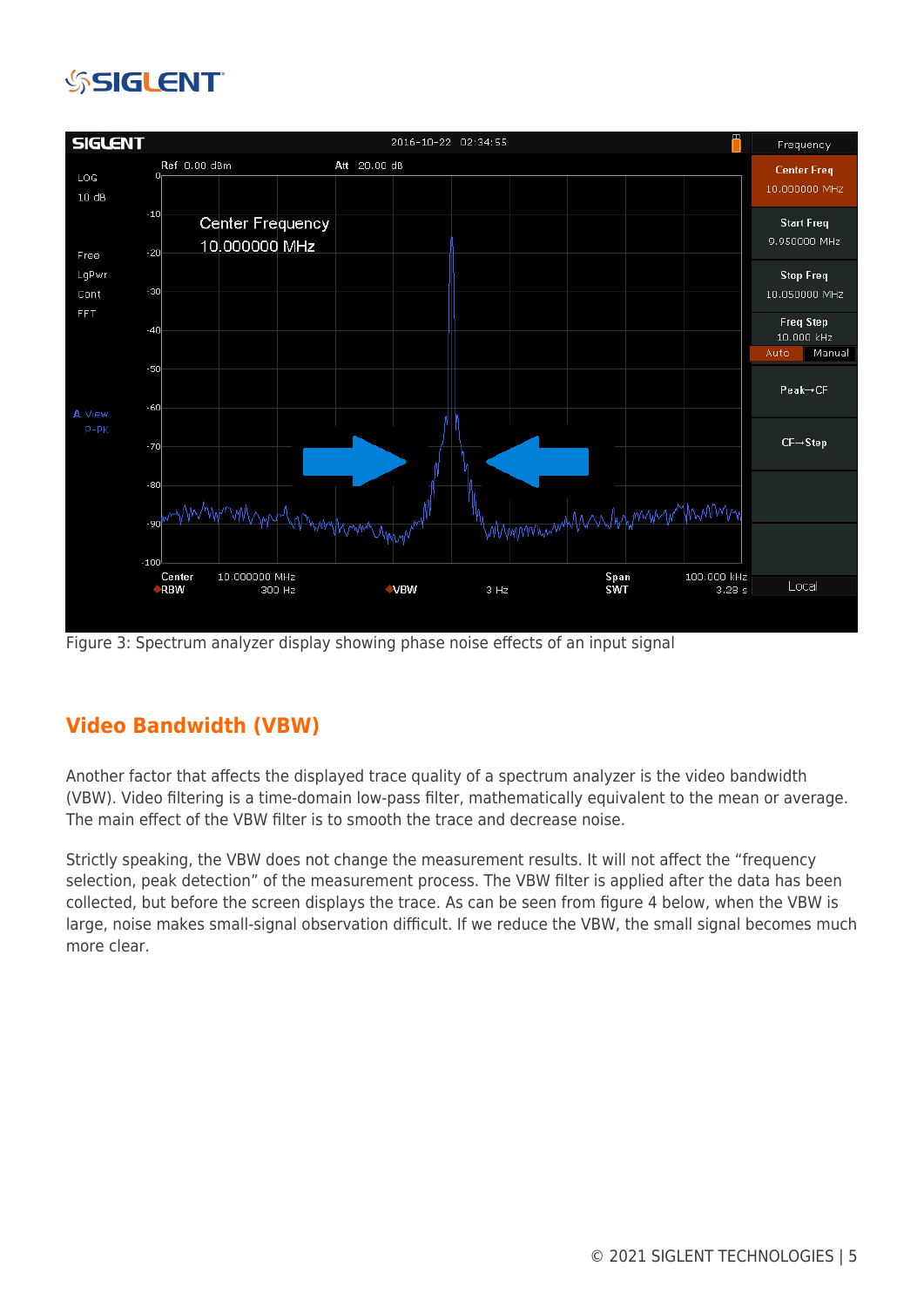# **SSIGLENT**





Figure 2: Smoothing effect of random signal with different VBW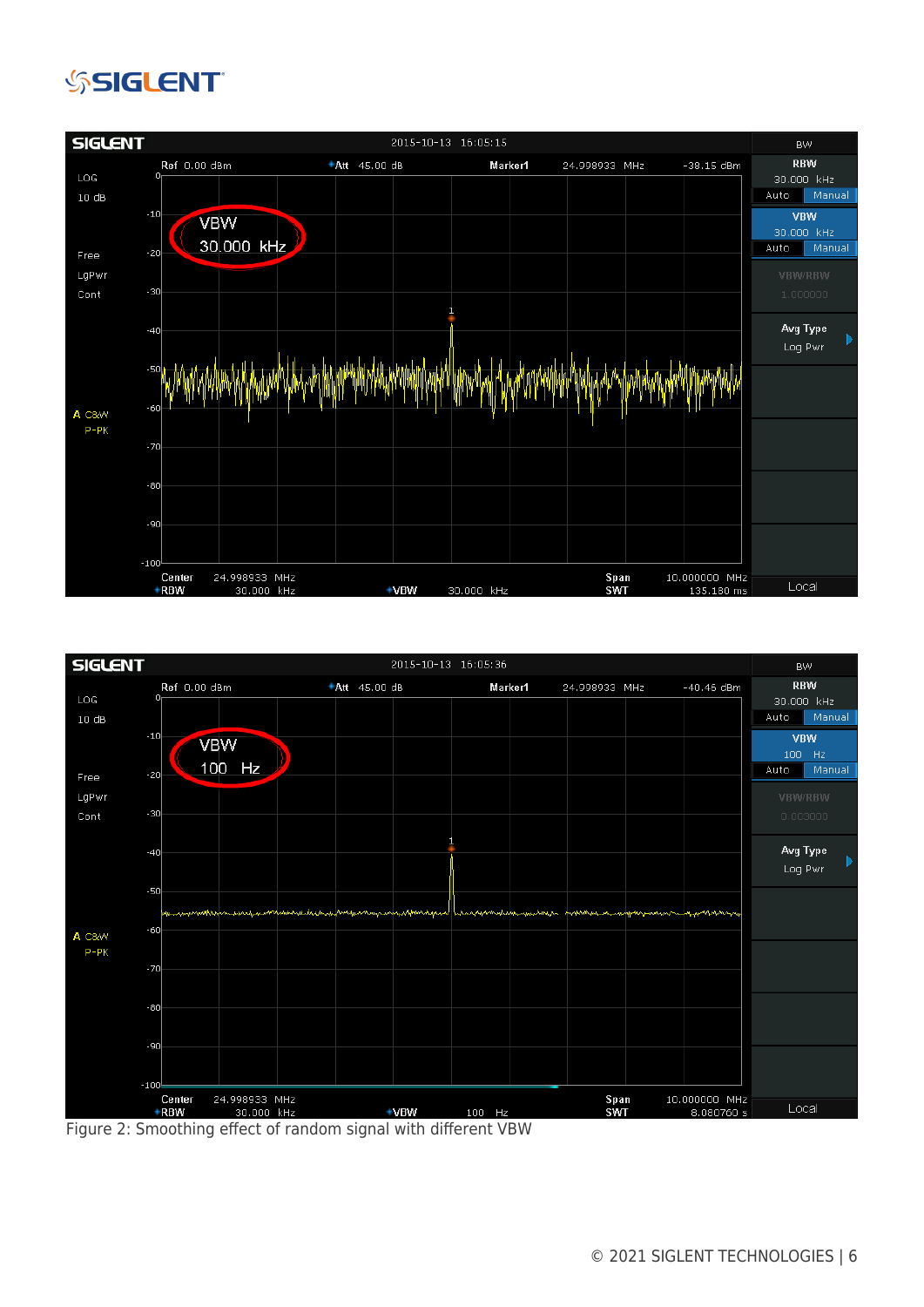

## **Conclusions**

Modern spectrum analyzers offer flexible measurement capabilities. Select an analyzer that provides an adjustable RBW/VBW (lower is better), lower phase noise than the signal you are testing. Adjusting the RBW can provide lower noise floor and fine frequency resolution, but the sweep time will increase dramatically. For noisy signals, you can lower the VBW to help smooth the trace and make signal identification easier, but this will also increase sweep time. If you are performing EMI measurements, a 6dB sharper filter option is required to increase peak detection accuracy.